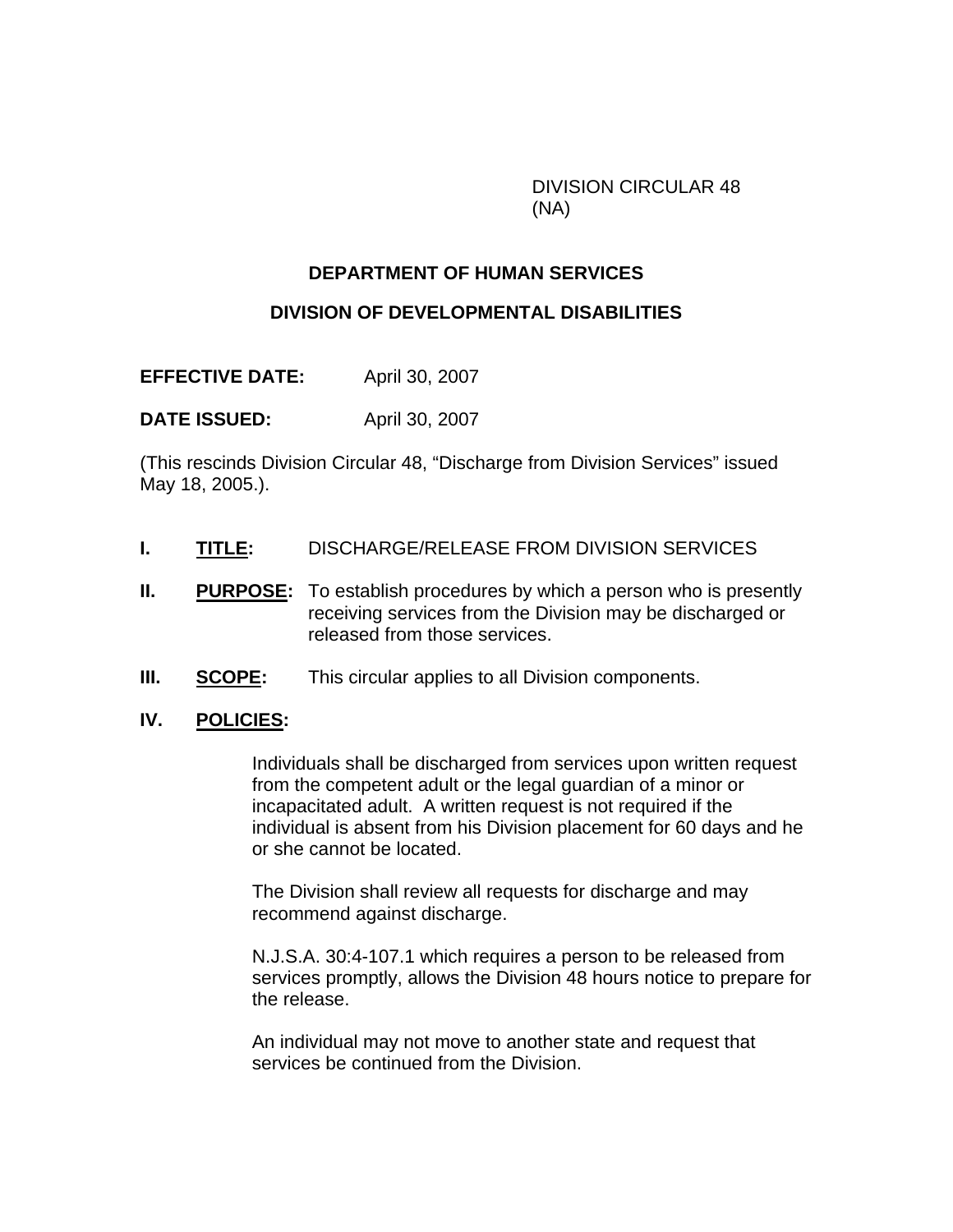When an individual has been determined by the Bureau of Guardianship Services to need a guardian and that person requests discharge from services, the Division may not discharge the individual until the matter has been adjudicated.

When the competent adult or legal guardian of a minor or incapacitated adult no longer requests a Division living arrangement, the individual may continue to receive other services from the Division.

## **V. GENERAL STANDARDS:**

- A. Definitions For purposes of this circular, the following terms shall have meaning defined herein:
	- 1. Discharge means the termination by the Division of all responsibilities to a person receiving services. The Division shall retain the right and responsibility to pursue and recover unpaid charges.
	- 2. Individual Habilitation Plan (IHP) refer to Division Circular #35.
	- 3. Interdisciplinary Team (IDT) refer to Division Circular #35.
	- 4. Release means that a person, without a court order, who is receiving residential services in a developmental center, private institution, community residence, etc., is able to leave that service upon written request by the individual or legal guardian. The individual may continue to receive Division services.
- B. Reasons for discharge may include:
	- 1. The competent adult or the legal guardian of a minor or incapacitated adult no longer desires services.
	- 2. The individual is absent from his Division funded placement or other known placement for more than 60 consecutive days and he or she cannot be located.
	- 3. The competent adult or legal guardian of a minor has moved with the minor out of the state of New Jersey with the intention of establishing a residence elsewhere.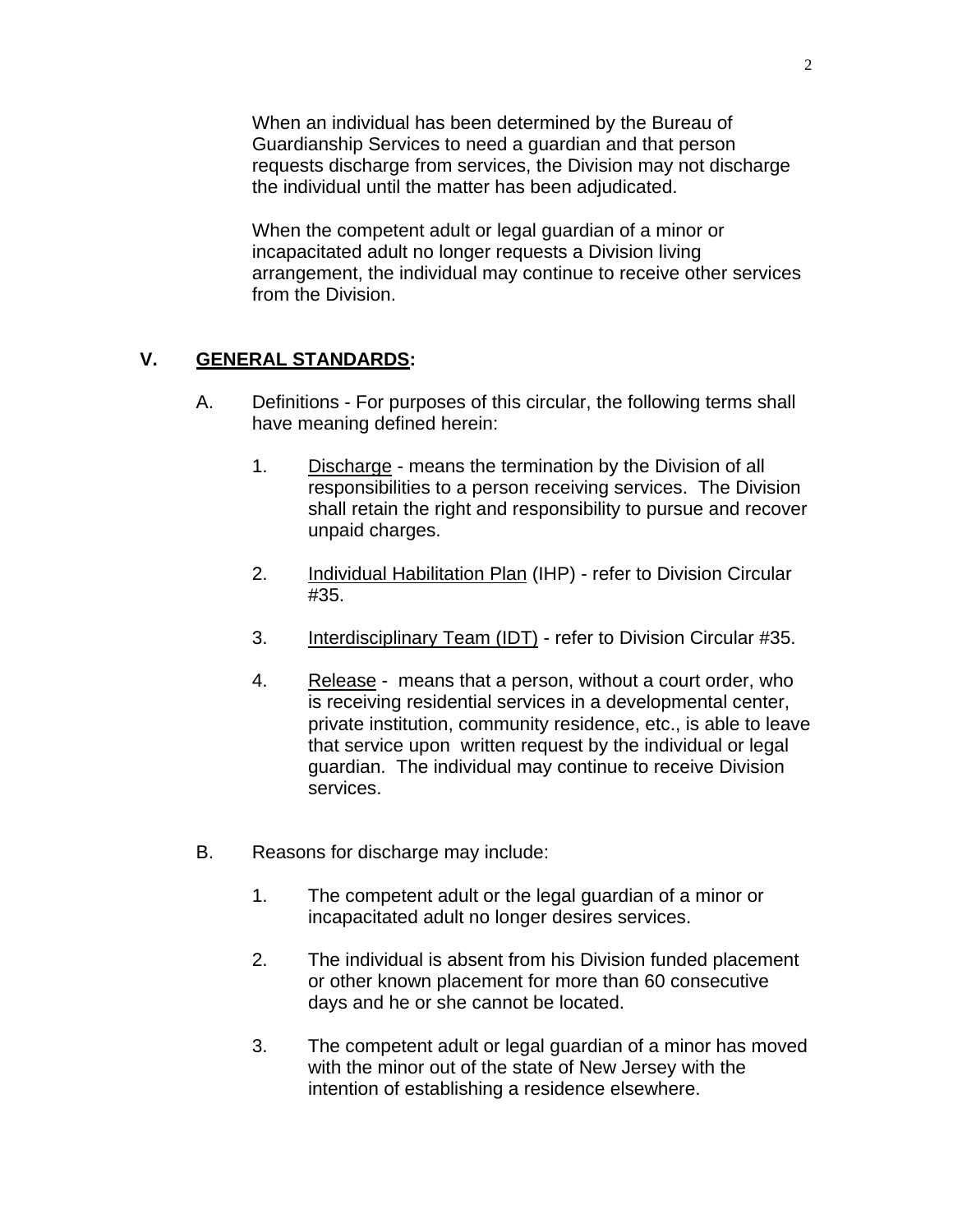- 4. An order of commitment is rescinded or expires.
- 5. The individual refuses to pay an assessed fee and is terminated in accordance with Division Circular 3 (N.J.A.C. 10:46D).

## **VI. PROCEDURES:**

- A. Requests for Discharge
	- 1. Requests for discharge may originate from the competent adult or legal guardian of a minor or incapacitated adult.
	- 2. Requests for discharge shall be directed to the Regional Assistant Director (RAD) where the person is currently being served.
	- 3. Requests for discharge shall be made in writing and shall become part of the client record.
	- 4. The written request shall contain the name of the individual receiving services, the name of the person requesting the discharge, the guardianship status of the individual receiving services and the date discharge is requested. The Division may inquire as to the reason for the request for discharge but will proceed with the discharge even if no reason is given.
	- 5. The RAD shall have the IDT review the request. The RAD shall respond in writing within 30 days unless immediate discharge is requested. When immediate discharge is requested the procedures in Section B. of this circular shall be followed.
		- a. If the request for discharge is recommended by the IDT, the letter shall specify the date of discharge.
		- b. If the request for discharge is not recommended by the IDT, a letter of explanation from the RAD shall be provided. The request may be disapproved only where the RAD believes the individual is in danger of abuse, neglect or exploitation or a danger to others. In such instances, the RAD shall contact the